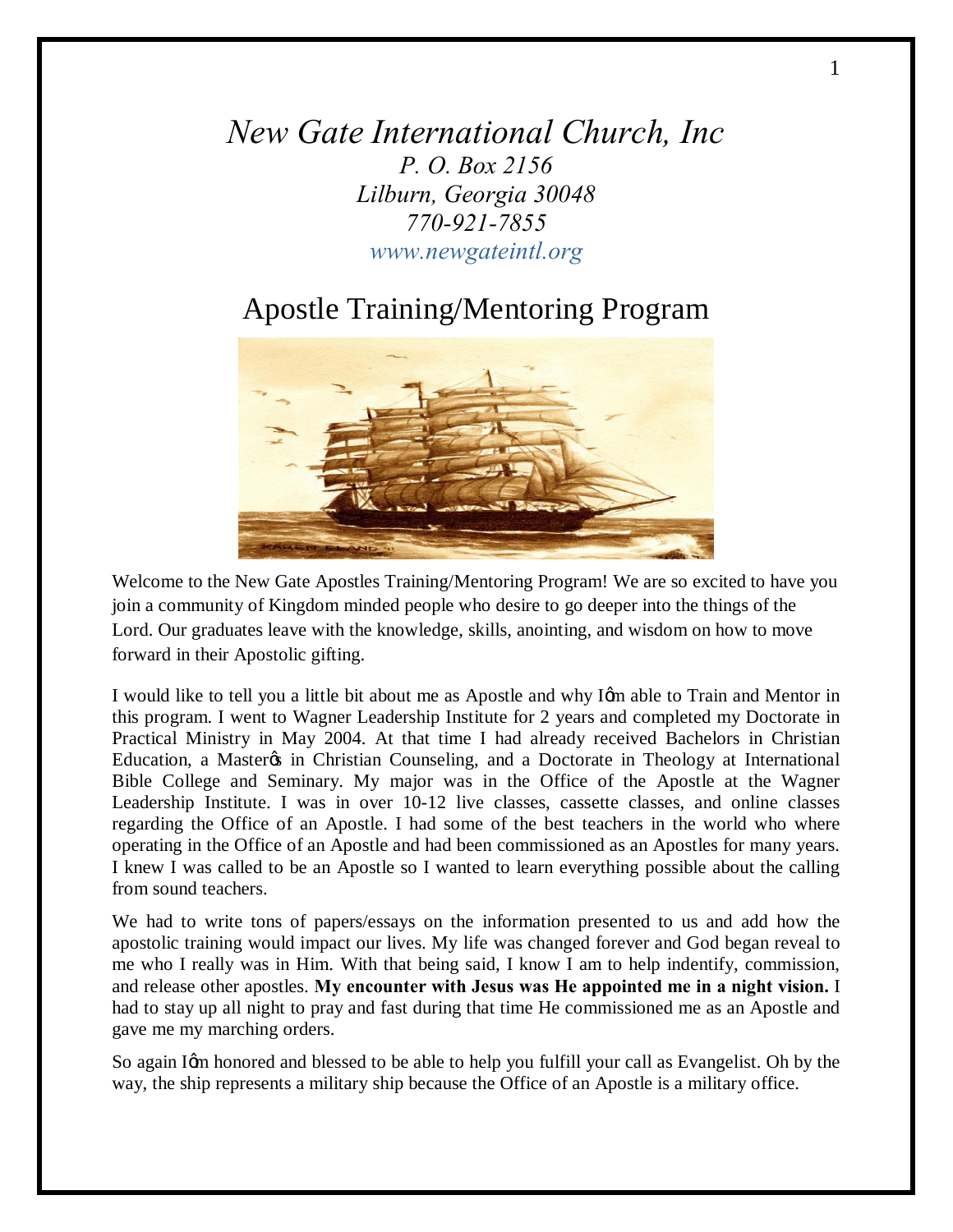#### **Scripture References**

I Corithians 12:27-31

 $^{27}$  Now you are the body of Christ, and members individually.  $^{28}$  And God has appointed these in the church: first apostles, second prophets, third teachers, after that miracles, then gifts of healings, helps, administrations, varieties of tongues.

<sup>29</sup> *Are* all apostles? *Are* all prophets? *Are* all teachers? *Are* all workers of miracles? <sup>30</sup> Do all have gifts of healings? Do all speak with tongues? Do all interpret?  $31$  But earnestly desire the best<sup>[d]</sup> gifts. And yet I show you a more excellent way.

Ephesians 4:11

<sup>11</sup> And He Himself gave some *to be* apostles, some prophets, some evangelists, and some pastors and teachers,  $^{12}$  for the equipping of the saints for the work of ministry, for the edifying of the body of Christ,

 $13$  till we all come to the unity of the faith and of the knowledge of the Son of God, to a perfect man, to the measure of the stature of the fullness of Christ;

Here are some character qualifications that needed to be an Apostle.

#### **Character Qualifications-**

An Apostle must exhibit exemplary character as well as all the qualifications of a Bishop and Elder.

2 Corinthians 12:12

Truly the signs of an apostle were accomplished among you with all perseverance, in signs and wonders and mighty deeds.

Humility, Holiness, Blameless, Patience, Love and Know how to suffer

#### **Jesus Chooses Apostles**

Matthew 10:1-4  $\ddot{\text{o}}$ And he called to him his twelve disciples and gave them authority over unclean spirits, to cast them out, and to heal every disease and every affliction.

The names of the twelve apostles are these: first, Simon, who is called Peter, and Andrew his brother; James the son of Zebedee, and John his brother; Philip and Bartholomew; Thomas and Matthew the tax collector; James the son of Alphaeus, and Thaddaeus; Simon the Zealot, and Judas Iscariot, who betrayed him.ö

- **1. Jesus has chosen you!**
- **2. You have been/will continue to be students/disciple.**
- **3. You have been called for a specific task.**
- **4. You are both teachers.**
- **5. You both have Business anointing.**
- **6. You both are called to the nations.**
- **7. You both have business and ministry experience, like Jesus.**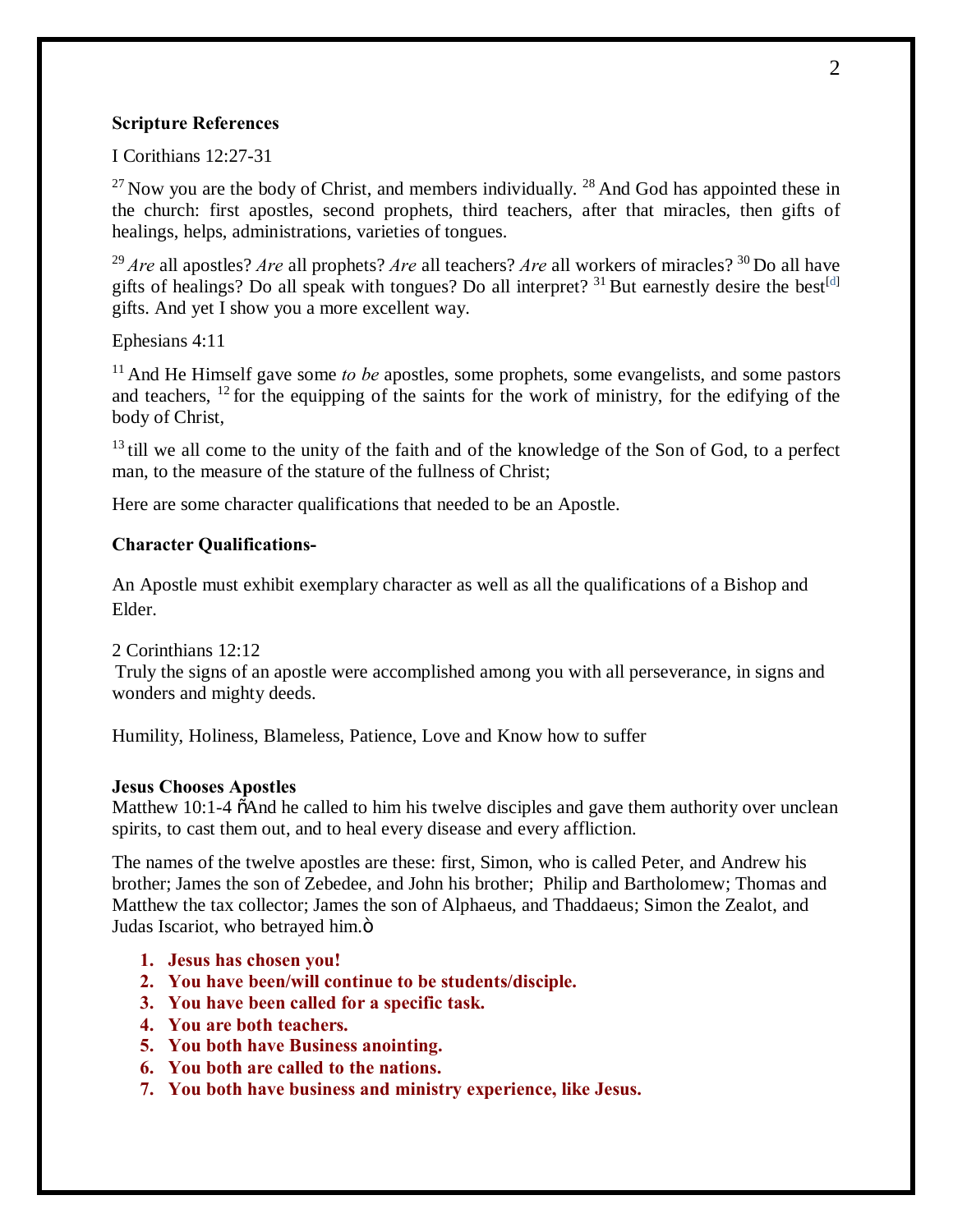- **8. You have both build or helped built ministries/churches.**
- **9. You have both been on a preparation journey.**
- **10. You have been with me training for your raining.**

Since the multitudes had turned away from their promised Messiah, Jesus began a six-month period of private instruction with the Twelve, those He would prepare for the time of this death, resurrection, and departure.

Previously, Jesus had not mentioned these events and certainly not in explicit terms, which explains Peter's shock and consternation (Matthew 16:22). But with Israel's rejection, the shadow of the cross grew ever larger.

Seeking seclusion to instruct the Twelve, Jesus retreated to what would then be known as "heathen lands." The leaders in Israel harassed him because of their animosity to His teaching, and no place within the region would allow Him a time of true private instruction.

The Twelve Apostles would serve as the core of the future church, and this time Jesus would prepare them for their future work.

#### **What the Word Apostle Means**

The word apostle is from the Greek  $\tilde{\alpha}$  apostloso which means  $\tilde{\alpha}$  delegate, messenger, one sent forth with orders<sub>o</sub> and so the apostles, formerly disciples, were sent out by God and specifically by Jesus to proclaim the gospel to the known world and told to make disciples of all nations (Matt 28:18-20; Acts 1:8).

The Greek word for disciples is  $\ddot{\text{om}}$  athetes and means  $\ddot{\text{a}}$  learner, a pupil. $\ddot{\text{o}}$  It could be said that they are disciplined to learn what is taught because the root of the word  $\tilde{c}$  disciple  $\ddot{o}$  is discipline.

#### **What is the difference between Apostle & other giftings?**

The major difference between the Office of an Apostle and others is the amount of authority delegated by the Holy Spirit. Apostles have amazing amount of authority from Jesus to accomplish certain work that others cannot do. It is the anointing and authority that breaks the yokes.

#### **There are many different type of Apostles:**

We must understand there are no cookie cutter ministries in Godos Kingdom. Just as there are various personalities there are various types of Apostles.

Apostle-Pastor, Apostle-Prophet, Apostle-Teacher, Apostle-Evangelist

Apostle-Writer, Apostle-Actor, Apostle-Psalmist, Apostle-Dancer

Apostle-Marketplace, and on and on.

Your job is to find out which one you are, only God can tell you.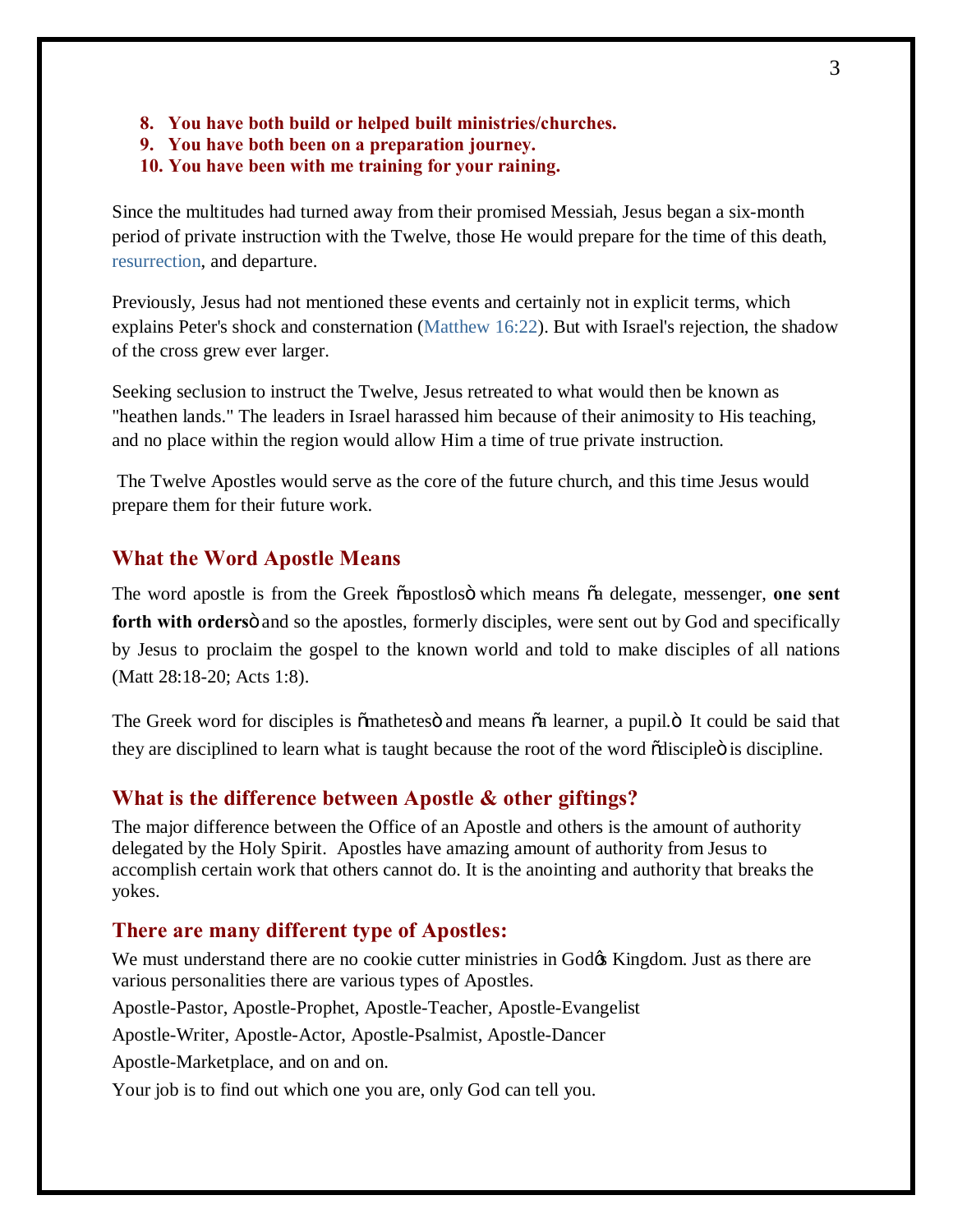**My Apostle gift operates as follows:** Apostle –Intercessor, Apostle-Evangelist, Apostle-Reformer, Apostle-Prophet, Apostle-Preacher, Apostle-Teacher, Apostle-Writer, Apostle-Marketplace, in another scripture Apostle of Wealth. And many, many more based on:

# **1 Timothy 2New King James Version (NKJV)**

2 Therefore I exhort first of all that supplications, prayers, **intercessions**, *and* giving of thanks be made for all men, <sup>2</sup> for kings and all who are in authority, that we may lead a quiet and peaceable life in all godliness and reverence.

<sup>3</sup> For this *is* good and acceptable in the sight of God our Savior, <sup>4</sup> who desires all men to be **saved** and to **come to the knowledge of the truth**. <sup>5</sup> For *there is* one God and one Mediator between God and men, *the* Man Christ Jesus,

 $6$  who gave Himself a ransom for all, to be testified in due time,  $7$  for which I was appointed a **preacher and an apostle—I am speaking the truth in Christ[a]** *and* **not lying—a teacher of the Gentiles in faith and truth.**

#### 2 Timothy 1:8-11

<sup>8</sup> Therefore do not be ashamed of the testimony of our Lord, nor of me His prisoner, but share with me in the sufferings for the gospel according to the power of God, <sup>9</sup> who has saved us and called *us* with a holy calling, not according to our works, but according to His own purpose and grace which was given to us in Christ Jesus before time began,

<sup>10</sup> but has now been revealed by the appearing of our Savior Jesus Christ, *who* has abolished death and brought life and immortality to light through the gospel, <sup>11</sup> **to which I was appointed a preacher, an apostle, and a teacher of the Gentiles.[**

### **The functions of Apostles may vary:**

Dr. Bill Hamon has identified six main functions of the first century apostles. These include-

(i) Taking the gospel to unreached areas (Rom. 15:20, NIV)

Planting churches upon the foundation of Christ and helping established Help

- (ii) churches return to this scriptural foundation (1Cor. 3:10, 11; Gal. 1:6-10; 3:13; Rev. 2:15)
- (iii) Appointing and training the initial leaders of a church (Acts 14:21-23; Titus 1:5)
- (iv) Dealing with specific problems, false doctrines or sins (1Cor. 1:1 16:24; Acts 15)
- (v) Promoting unity in the Body of Christ and networking churches (Eph. 4:1-16; Acts 11:27-30; Rom. 15:25-27; 1Cor. 16:1-4; 2Cor. 8:9)

(vi) (2Cor. 12:12; Acts 4:33; 8:4-20; 10:44-46; 19:16; 2Tim 1:6-7). Demonstrating and imparting the supernatural dimension of the kingdom of God